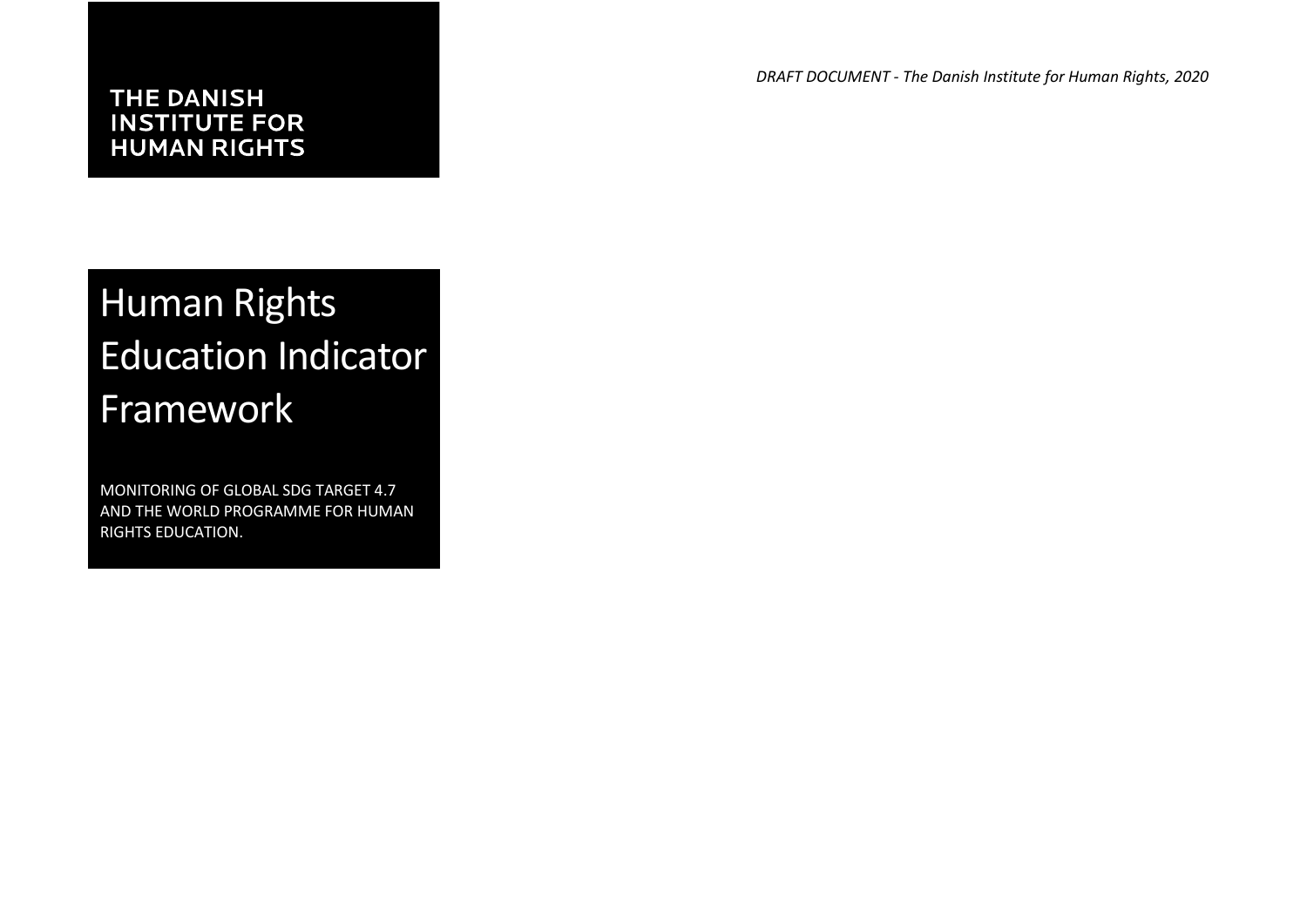#### **Lack of monitoring data on human rights education**

The 2030 Agenda on Sustainable Development, and in particular Goal 4 on Quality Education and in particular target 4.7, has given new impetus for promoting human rights education.<sup>1</sup> It is key for the future of human rights that the quality and extent of human rights education is advanced at the national level. To this end, monitoring and follow-up with States on their progress on human rights education is crucial. **Efficient monitoring requires operational indicators** that are designed to capture the essence of the state of implementation in such a way that it becomes clear where more efforts are needed to secure effective implementation of human rights education.

#### **Global SDG target 4.7:**

*"Extent to which (i) global citizenship education and (ii) education for sustainable development, including gender equality and human rights, are mainstreamed at all levels in: (a) national education policies, (b) curricula, (c) teacher education and (d) student assessment."*

This indicator framework is conceptualised as a contribution to monitoring the national implementation of the human rights education component of SDG target 4.7 and the UN World Programme for Human Rights Education (WPHRE)<sup>2</sup>.

The indicator framework builds on the thematic and normative links between the four elements included in SDG Target 4.7 and the five components of the WPHRE (see text boxes), since the WPHRE is the most comprehensive internationally agreed framework that exists for human rights education. This approach operationalises the OHCHR-UNESCO self-assessment Guide for Governments regarding Human Rights Education in Primary and Secondary School Systems<sup>3</sup> into measurable indicators. In other words, the WPHRE and the OHCHR-UNESCO guide on its implementation has shaped the formulation of the proposed indicators. Thus, **the proposed indicator framework serves a double purpose of operationalizing data collection for monitoring the implementation of SDG target 4.7 and the WPHRE.**

**The WPHRE' Action Plan** for implementation of human rights education in primary and secondary schools (WPHRE first phase) comprise five components, namely

- educational policies;
- policy implementation;
- the learning environment:
- teaching and learning processes and tools;
- school personnel education

 $\overline{a}$ 

<sup>1</sup> Education 2030 Framework of Action, para.7.

<sup>&</sup>lt;sup>2</sup> The implementation of the UN WPHRE is linked to human rights treaty provision on human rights education. Thus the indicator framework contributes to HRE monitoring broadly within international human rights law.

<sup>&</sup>lt;sup>3</sup> OHCHR and UNESCO (2012): "Human Rights Education in Primary and Secondary School Systems: A Self-assessment Guide for Governments" <http://www.ohchr.org/Documents/Publications/SelfAssessmentGuideforGovernments.pdf>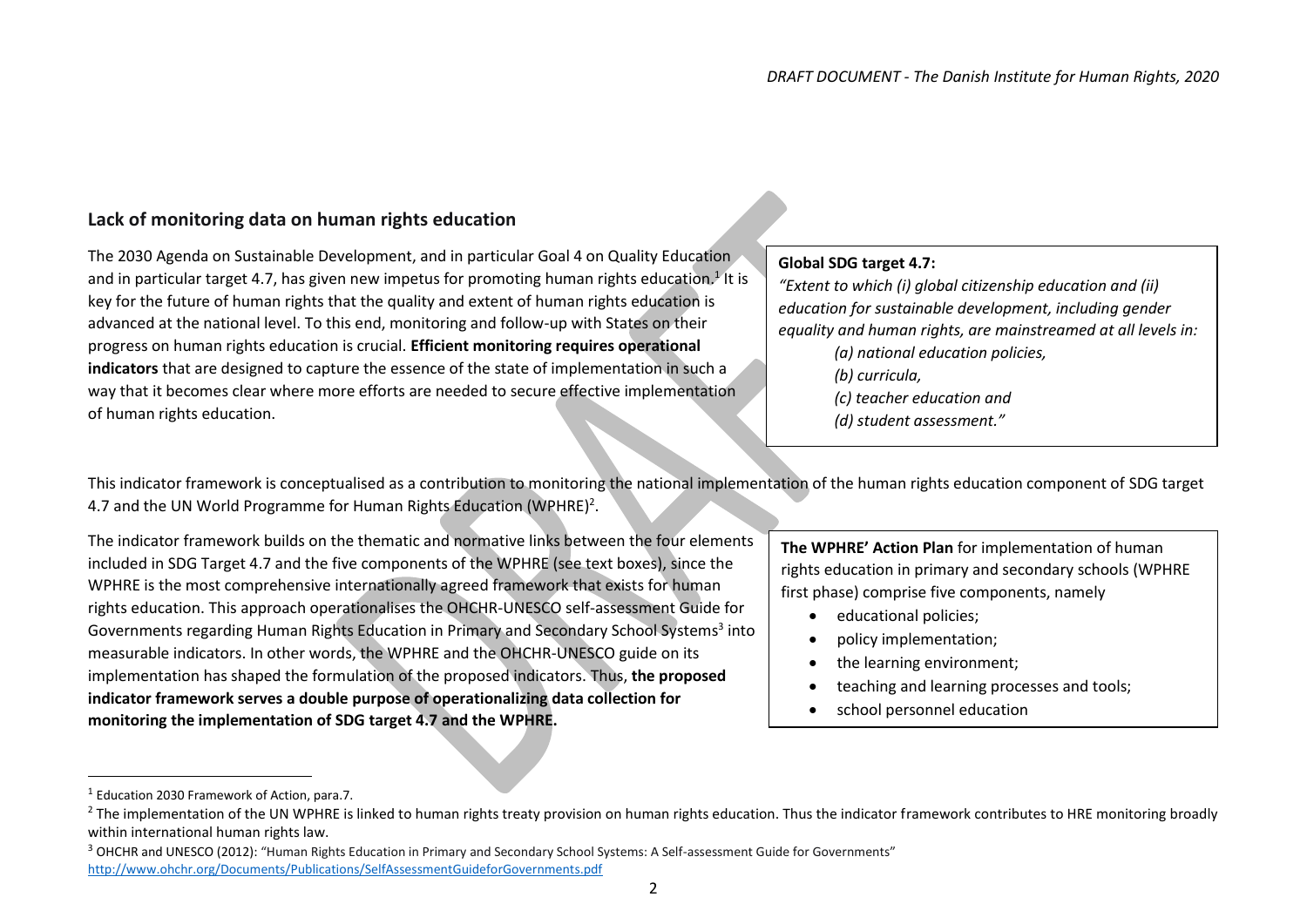#### **Expanding target 4.7 with a focus on the learning environment**

One aspect of human rights education that is strongly emphasised in the WPHRE, namely the focus on the **learning environment**, or education *through* human rights, is not reflected in the four elements included in SDG target 4.7. Since this is a key element in the current approach to human rights education we propose to add it to the global monitoring of SDG target 4.7.

Another slight expansion of the four elements included in the current global SDG target 4.7, is our inclusion of **availability of tools / teaching material on human rights education** in order to align our indicators with the elements contained in the WPHRE. We consider this as an aspect of targets 4.7's element on curricula (b).

#### **The United Nations Declaration on Human Rights Education and Training** defines Human Rights Education in Article 2, paragraph 2 as:

Human rights education and training encompasses:

(*a*) Education about human rights, which includes providing knowledge and understanding of human rights norms and principles, the values that underpin them and the mechanisms for their protection;

(*b*) Education through human rights, which includes learning and teaching in a way that respects the rights of both educators and learners;

(*c*) Education for human rights, which includes empowering persons to enjoy and exercise their rights and to respect and uphold the rights of others.

#### **Working with the indicators**

The indicator framework is designed with a primary focus on **data that is immediately available from public authorities** (administrative data). The criteria behind the selection of indicators have been the following:

- o Indicators must be **applicable across a great spectrum of varying national situations.**
- o Indicators must **have clear links to HRE treaty provisions and the core elements of the WPHRE**, and its operational guidance for implementation of WPHRE Phase 1 (primary and secondary school).
- o **Data must be available** from public authorities primarily (administrative data on laws, policies, education planning and budgeting, etc.) to make data collection feasible also in contexts where limited time and budgets are available. This also gives **transparency** and **validity** to the data.
- o Indicators must address education *about human rights***,** education *through human rights* and education *for human rights,* reflecting the core principles of human rights education.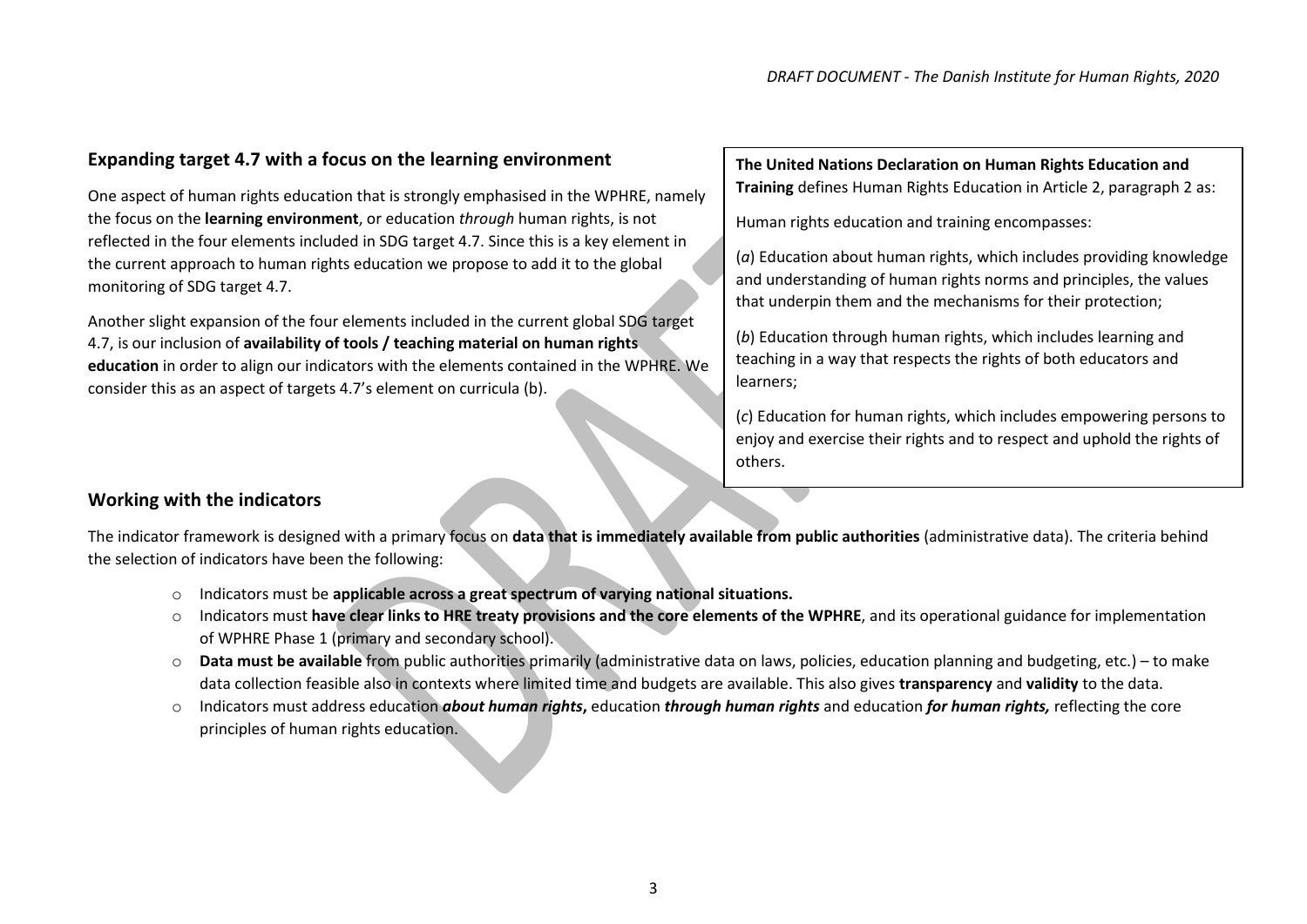## **POLICY – To what extent is human rights education incorporated in national education policies?**

| 1. International instruments concerning the right to education that include human rights education in<br>primary and secondary school systems (ISCED level 1-3) have been ratified.<br>(List which of the following instruments the State has ratified:)<br>. UNESCO Convention Against Discrimination in Education (1960)<br>. International Convention on the Elimination of All Forms of Racial Discrimination (1965)<br>. International Covenant on Economic, Social and Cultural Rights (1966)<br>• Convention on the Elimination of All Forms of Discrimination against Women (1979)<br>Indicator 1<br>. Convention on the Rights of the Child (1989)<br>. Convention on the Rights of Persons with Disabilities (2006)<br><b>Comments and sources used</b>                                                                                                                                | Multiple choices |  |
|--------------------------------------------------------------------------------------------------------------------------------------------------------------------------------------------------------------------------------------------------------------------------------------------------------------------------------------------------------------------------------------------------------------------------------------------------------------------------------------------------------------------------------------------------------------------------------------------------------------------------------------------------------------------------------------------------------------------------------------------------------------------------------------------------------------------------------------------------------------------------------------------------|------------------|--|
| 2. Status on human rights education for primary and secondary school systems (ISCED level 1-3) is<br>included in the latest national reports to relevant human rights monitoring mechanisms and other<br>processes.<br>(List to which of the following mechanisms the State has included HRE in their latest reporting:)                                                                                                                                                                                                                                                                                                                                                                                                                                                                                                                                                                         | Multiple choices |  |
| · UNESCO Convention Against Discrimination in Education (1960)<br>· International Convention on the Elimination of All Forms of Racial Discrimination (1965)<br>· International Covenant on Economic, Social and Cultural Rights (1966)<br>Convention on the Elimination of All Forms of Discrimination against Women (1979)<br>· Convention on the Rights of the Child (1989)<br>· Convention on the Rights of Persons with Disabilities (2006)<br>Indicator <sub>2</sub><br>· UNESCO Recommendation concerning Education for International Understanding, Co-operation<br>and Peace and Education relating to Human Rights and Fundamental Freedoms (1974)<br>· The UN World Programme for Human Rights Education (2005-ongoing)<br>· Universal Periodic Review (UPR)<br>· None of the latest national reportings include status on human rights education<br><b>Comments and sources used</b> |                  |  |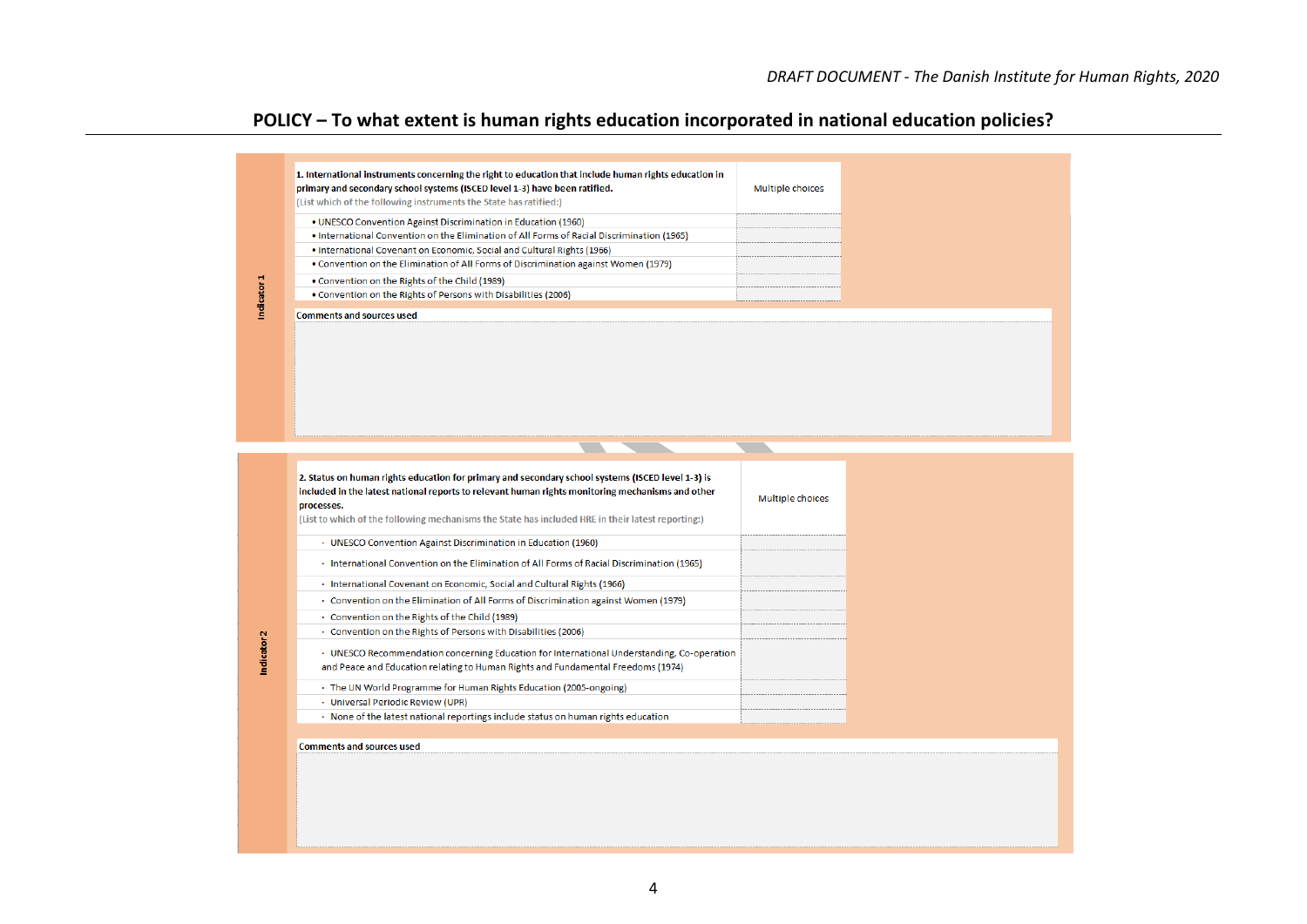|                        | 3. Existence of national education legislations that refer explicit to human rights standards and<br>mechanisms in the operation of primary and secondary school systems (ISCED level 1-3).                                                                                                         |             | Choose one answer for each sub question; Primary, Lower secondary and<br><b>Upper secondary</b> |                     |
|------------------------|-----------------------------------------------------------------------------------------------------------------------------------------------------------------------------------------------------------------------------------------------------------------------------------------------------|-------------|-------------------------------------------------------------------------------------------------|---------------------|
|                        |                                                                                                                                                                                                                                                                                                     | 3.1 Primary | 3.2 Lower secondary                                                                             | 3.3 Upper secondary |
|                        | 3.a Yes, there are explicit references to human rights standards and mechanisms                                                                                                                                                                                                                     |             |                                                                                                 |                     |
|                        | 3.b There are no explicit references to human rights standards and mechanisms                                                                                                                                                                                                                       |             |                                                                                                 |                     |
| Indicator <sub>3</sub> | 3.c No data available                                                                                                                                                                                                                                                                               |             |                                                                                                 |                     |
|                        | <b>Comments and sources used</b>                                                                                                                                                                                                                                                                    |             |                                                                                                 |                     |
|                        |                                                                                                                                                                                                                                                                                                     |             |                                                                                                 |                     |
|                        |                                                                                                                                                                                                                                                                                                     |             |                                                                                                 |                     |
|                        | 4. National education legislations on primary and secondary school systems (ISCED level 1-3) include<br>human rights-related themes (in addition to/or instead of explicit references to human rights standards<br>and mechanisms).<br>(Select which of the following related themes are included:) |             | Multiple choices                                                                                |                     |
|                        |                                                                                                                                                                                                                                                                                                     | 4.1 Primary | 4.2 Lower secondary                                                                             | 4.3 Upper secondary |
|                        | 4.a Gender equality                                                                                                                                                                                                                                                                                 |             |                                                                                                 |                     |
|                        | 4.b Global citizenship                                                                                                                                                                                                                                                                              |             |                                                                                                 |                     |
|                        | 4.c Cultural diversity and/or tolerance<br>4.d Peace and/or non-violence                                                                                                                                                                                                                            |             |                                                                                                 |                     |
| Indicator 4            | 4.e Non of the listed themes are included in national education legislations                                                                                                                                                                                                                        |             |                                                                                                 |                     |
|                        | 4.f No data available                                                                                                                                                                                                                                                                               |             |                                                                                                 |                     |
|                        |                                                                                                                                                                                                                                                                                                     |             |                                                                                                 |                     |
|                        | Comments and sources used                                                                                                                                                                                                                                                                           |             |                                                                                                 |                     |
|                        |                                                                                                                                                                                                                                                                                                     |             |                                                                                                 |                     |
|                        |                                                                                                                                                                                                                                                                                                     |             |                                                                                                 |                     |
|                        |                                                                                                                                                                                                                                                                                                     |             |                                                                                                 |                     |
|                        |                                                                                                                                                                                                                                                                                                     |             |                                                                                                 |                     |
|                        |                                                                                                                                                                                                                                                                                                     |             |                                                                                                 |                     |
|                        |                                                                                                                                                                                                                                                                                                     |             |                                                                                                 |                     |
|                        |                                                                                                                                                                                                                                                                                                     |             |                                                                                                 |                     |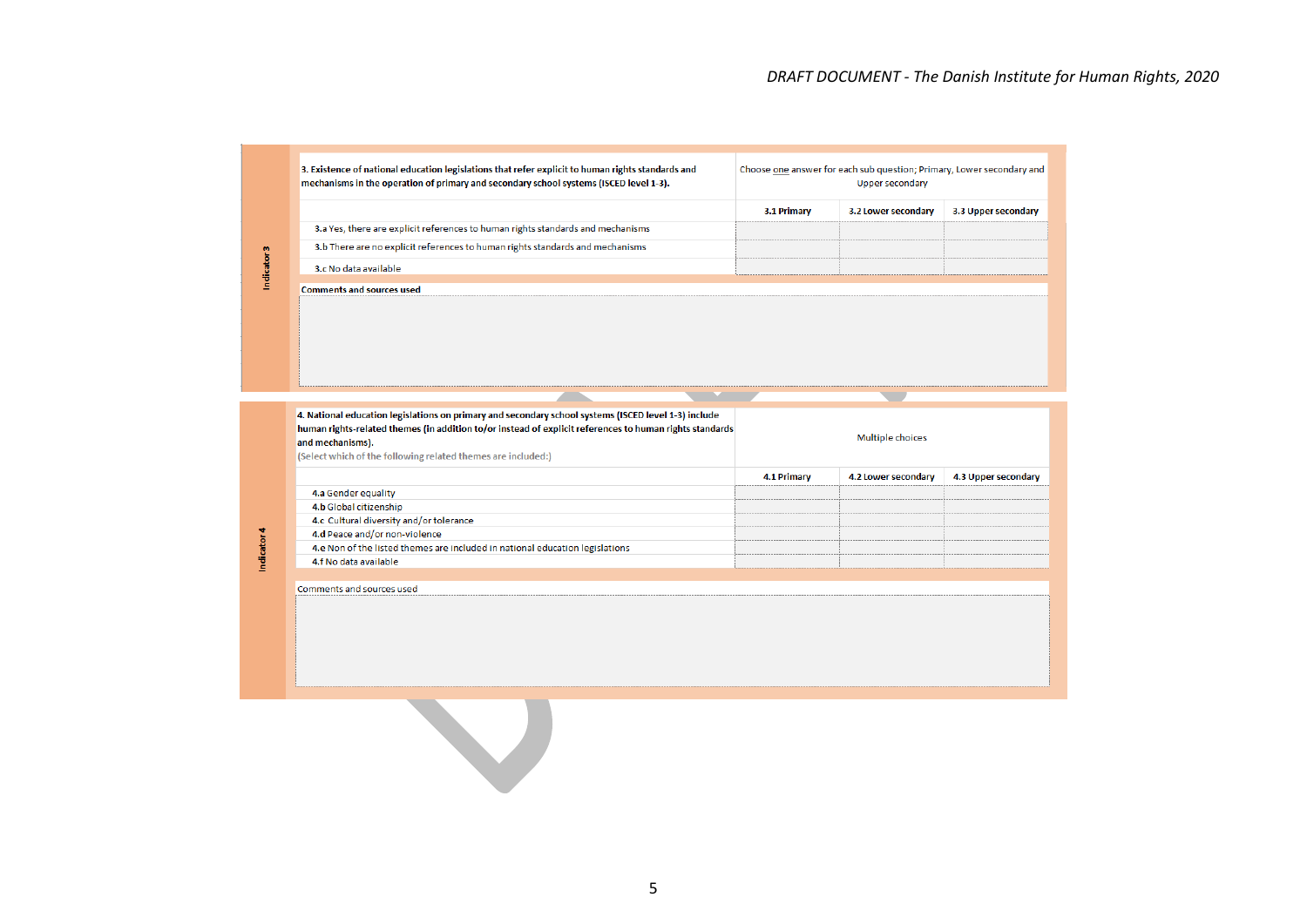|                        | 5. Existence of a National Action Plan on human rights education (HRE) in primary and secondary school<br>systems (ISCED level 1-3). | Choose one answer |  |
|------------------------|--------------------------------------------------------------------------------------------------------------------------------------|-------------------|--|
|                        | 5.a Yes, a National Action Plan on HRE has been adopted                                                                              |                   |  |
|                        | 5.b No specific National Action Plan on HRE has been adopted, but HRE is included in other National                                  |                   |  |
|                        | Action Plans (e.g. Human Rights action plan, SDG action plan, childrens action plan etc.)                                            |                   |  |
|                        | 5.c No, a National Action Plan on HRE has not been adopted                                                                           |                   |  |
|                        | 5.d No data available                                                                                                                |                   |  |
| Indicator <sub>5</sub> | <b>Comments and sources used</b>                                                                                                     |                   |  |
|                        |                                                                                                                                      |                   |  |
|                        | 6. Proportion of public expenditure on human rights education in primary and secondary school                                        |                   |  |
|                        | systems (ISCED level 1-3) for the last fiscal year, as a proportion of government expenditure of National                            |                   |  |
|                        | <b>Education Accounts or Gross National Income.</b>                                                                                  | Choose one answer |  |
|                        | (Please indicate, if you have national data on this:)                                                                                |                   |  |
|                        | 6.a Yes, a porportion of public expenditure is allocated for HRE                                                                     |                   |  |
|                        | 6.b No public expenditures are allocated for HRE                                                                                     |                   |  |
|                        |                                                                                                                                      |                   |  |
|                        | (If yes) Please provide a number in percentages and indicate whether it is of National Education Account or Gross National Income:   |                   |  |
| Indicator 6            |                                                                                                                                      |                   |  |
|                        |                                                                                                                                      |                   |  |
|                        |                                                                                                                                      |                   |  |
|                        | <b>Comments and sources used</b>                                                                                                     |                   |  |
|                        |                                                                                                                                      |                   |  |
|                        |                                                                                                                                      |                   |  |
|                        |                                                                                                                                      |                   |  |
|                        |                                                                                                                                      |                   |  |
|                        |                                                                                                                                      |                   |  |
|                        |                                                                                                                                      |                   |  |
|                        |                                                                                                                                      |                   |  |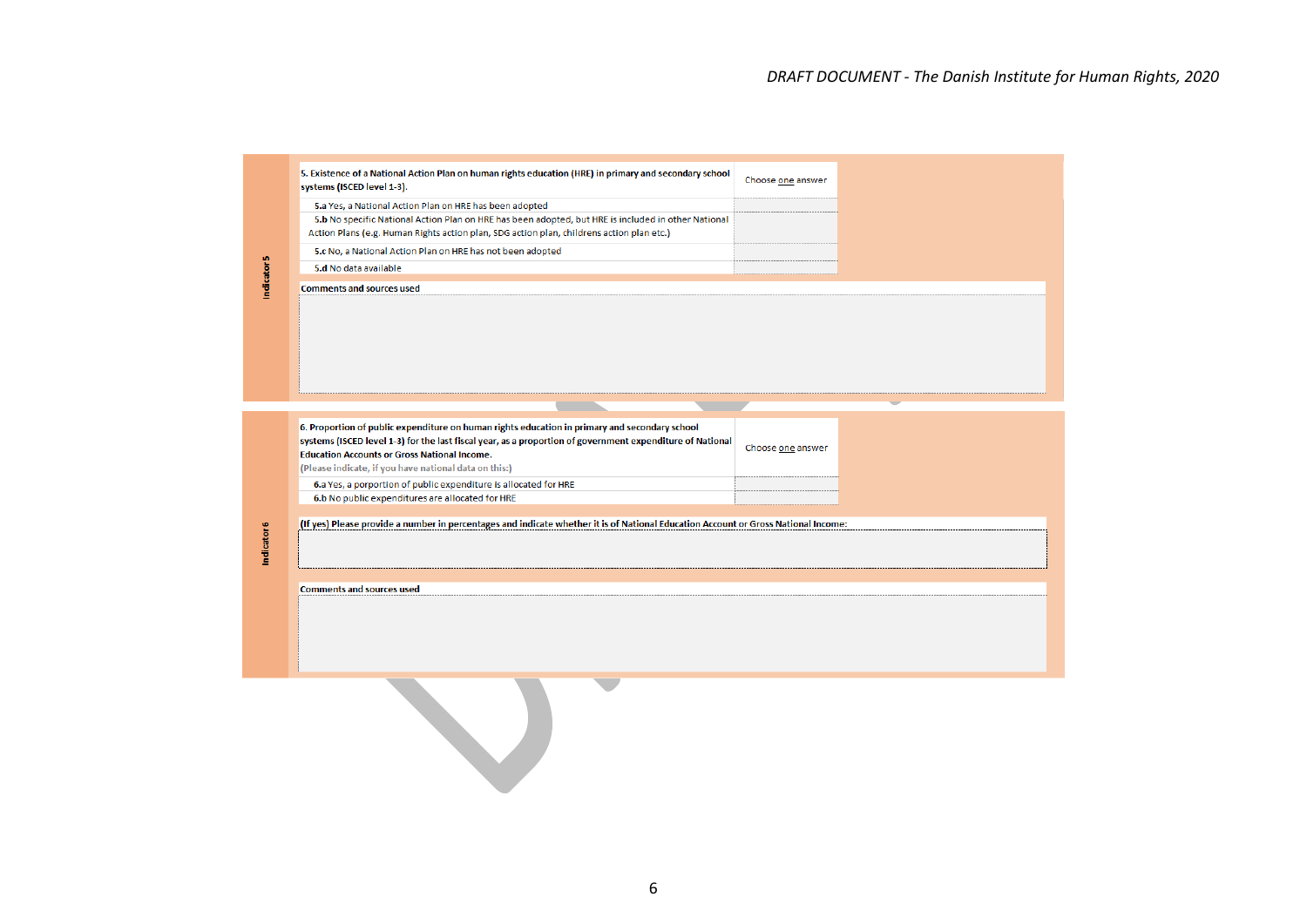|                                                            | 7.1 Primary | 7.2 Lower secondary | 7.3 Upper secondary |
|------------------------------------------------------------|-------------|---------------------|---------------------|
| 7.a Human rights principles, standards and mechanisms      |             |                     |                     |
| 7.b Global citizenship                                     |             |                     |                     |
| 7.c Cultural diversity and/or tolerance                    |             |                     |                     |
| 7.d Gender equality                                        |             |                     |                     |
| 7.e Peace and/or non-violence                              |             |                     |                     |
| 7.f No targeted funding for human rights or related themes |             |                     |                     |
| 7.g No data available                                      |             |                     |                     |
| <b>Comments and sources used</b>                           |             |                     |                     |

8. Existence of a governmental mechanism or agency mandated and funded to coordinate human rights Choose one answer for each sub question; Primary, Lower secondary and education in primary and secondary school systems (ISCED level 1-3). Upper secondary

**The Second Second** 

**The Second Second** 

Indicator 8

|                                         | 8.1 Primary | 8.2 Lower secondary |  |
|-----------------------------------------|-------------|---------------------|--|
| 8.a Yes, with a funded work plan        |             |                     |  |
| 8.b Yes, but without a funded work plan |             |                     |  |
| <b>8.c No</b>                           |             |                     |  |
| 8.d No data available                   |             |                     |  |
| Comments and sources used               |             |                     |  |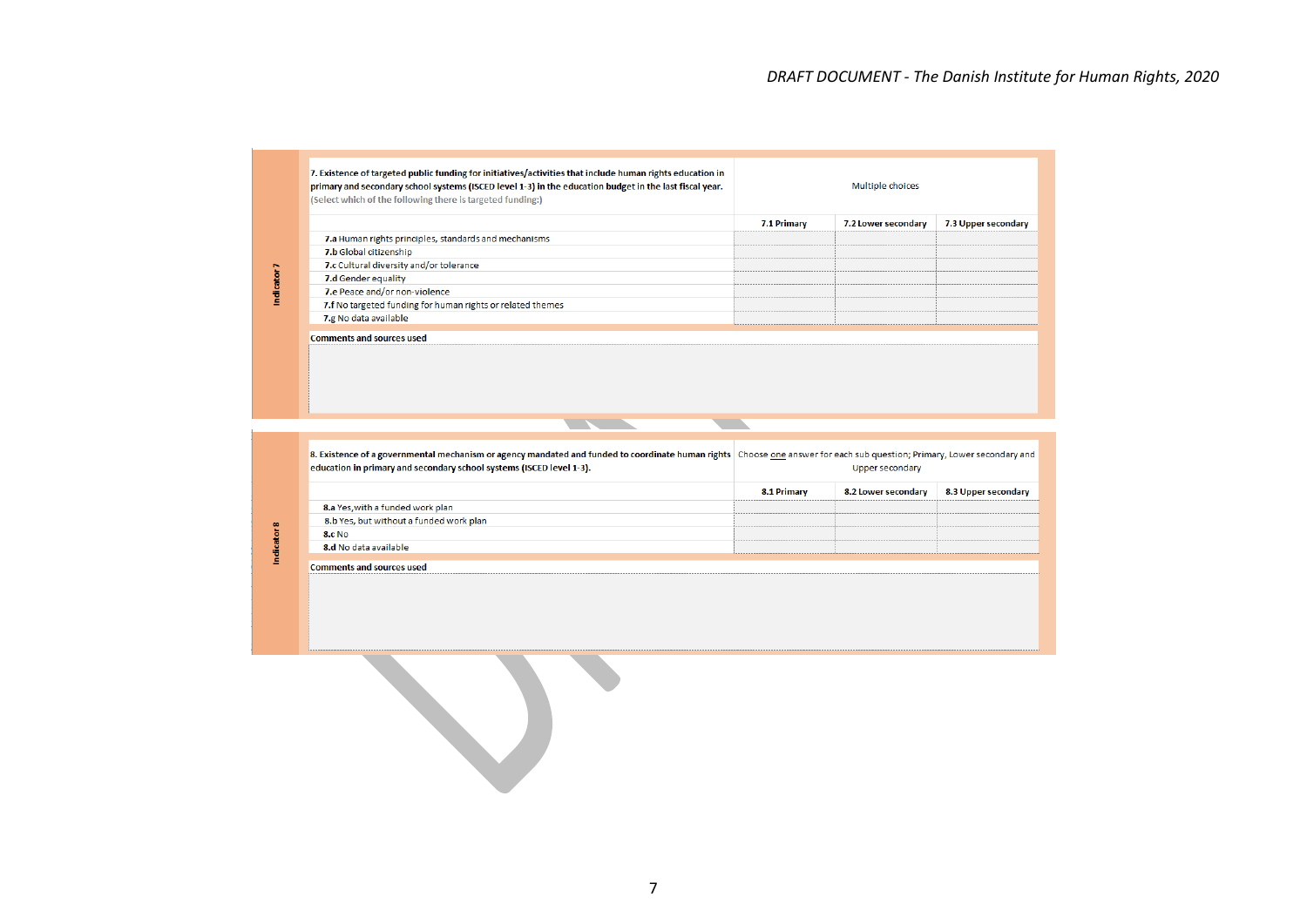## **CURRICULA – to what extent do national curricula include elements on human rights education?**

|                                                                                                                                                                                                                                                   | 1.1 Primary       | 1.2 Lower secondary | 1.3 Upper secondary |
|---------------------------------------------------------------------------------------------------------------------------------------------------------------------------------------------------------------------------------------------------|-------------------|---------------------|---------------------|
|                                                                                                                                                                                                                                                   |                   |                     |                     |
| 1.a Yes, there are explicit references to human rights standards and mechanisms in mandatory<br>school subjects                                                                                                                                   |                   |                     |                     |
| 1.b Human rights standards and mechanisms are only includeded in elective subjects                                                                                                                                                                |                   |                     |                     |
| 1.c No, there are no explicit references to human rights standards and mechanisms in mandatory<br>school subjects                                                                                                                                 |                   |                     |                     |
| 1.d No data available                                                                                                                                                                                                                             |                   |                     |                     |
| <b>Comments and sources used</b>                                                                                                                                                                                                                  |                   |                     |                     |
|                                                                                                                                                                                                                                                   | <b>STATISTICS</b> |                     |                     |
| 2. Mandatory subjects of the national curricula for primary and secondary school systems (ISCED<br>level 1-3) include human rights-related themes (in addition to/or instead of explicit references to<br>human rights standards and mechanisms). |                   | Multiple choices    |                     |
| (Select which of the following related themes are included:)                                                                                                                                                                                      |                   |                     |                     |
|                                                                                                                                                                                                                                                   | 2.1 Primary       | 2.2 Lower secondary |                     |
| 2.a Gender equality                                                                                                                                                                                                                               |                   |                     |                     |
| 2.b Global citizenship                                                                                                                                                                                                                            |                   |                     |                     |
| 2.c Cultural diversity and/or tolerance                                                                                                                                                                                                           |                   |                     |                     |
| 2.d Peace and/or non-violence                                                                                                                                                                                                                     |                   |                     |                     |
| 2.e No, non of the listed themes are included in mandatory subjects.                                                                                                                                                                              |                   |                     |                     |
| 2.f No data available                                                                                                                                                                                                                             |                   |                     |                     |
|                                                                                                                                                                                                                                                   |                   |                     |                     |
| Comments and sources used                                                                                                                                                                                                                         |                   |                     |                     |
|                                                                                                                                                                                                                                                   |                   |                     |                     |
|                                                                                                                                                                                                                                                   |                   |                     | 2.3 Upper secondary |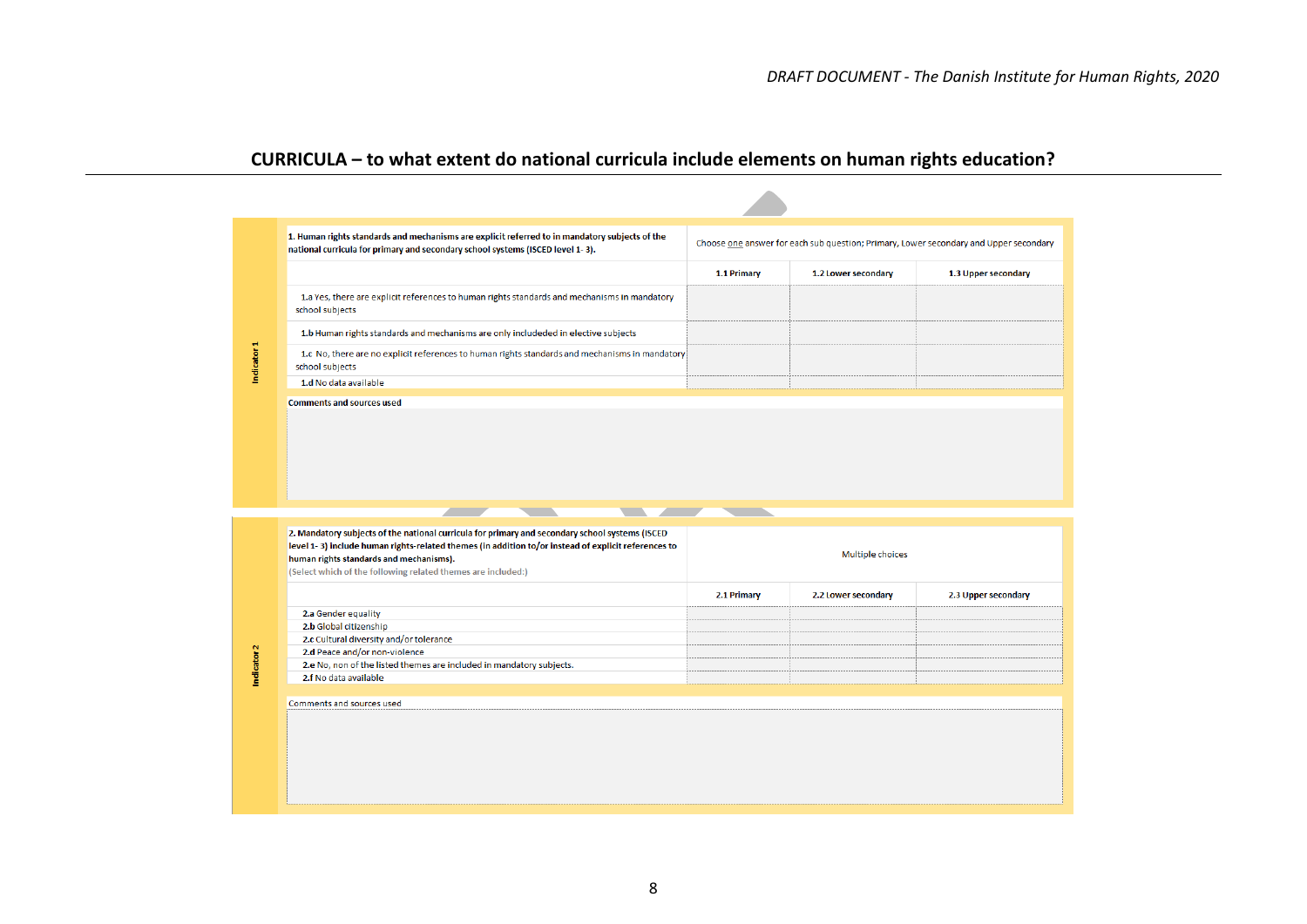### *DRAFT DOCUMENT - The Danish Institute for Human Rights, 2020*

|                        | 3. Existence of general textbooks, teaching exemplars and other learning materials for primary<br>and secondary school systems (ISCED level 1-3) that refer to human rights standards and<br>mechanisms. |             |                     | Choose one answer for each sub question; Primary, Lower secondary and Upper secondary |
|------------------------|----------------------------------------------------------------------------------------------------------------------------------------------------------------------------------------------------------|-------------|---------------------|---------------------------------------------------------------------------------------|
|                        |                                                                                                                                                                                                          | 3.1 Primary | 3.2 Lower secondary | 3.3 Upper secondary                                                                   |
|                        | 3.a Yes, learning materials with explicit references to human rights standards and<br>mechanisms exist                                                                                                   |             |                     |                                                                                       |
|                        | 3.b No, there are no explicit references to human rights standards and mechanisms in<br>general textbooks, teaching exemplars and other learning materials                                               |             |                     |                                                                                       |
| Indicator 3            | 3.c No data available                                                                                                                                                                                    |             |                     |                                                                                       |
|                        | <b>Comments and sources used</b>                                                                                                                                                                         |             |                     |                                                                                       |
|                        |                                                                                                                                                                                                          |             |                     |                                                                                       |
|                        |                                                                                                                                                                                                          |             |                     |                                                                                       |
|                        |                                                                                                                                                                                                          |             |                     |                                                                                       |
|                        |                                                                                                                                                                                                          |             |                     |                                                                                       |
|                        | 4. Guidelines for revising, as well as developing, textbooks and teaching materials for primary<br>and secondary school systems (ISCED level 1-3) have explicit references to human rights.              |             |                     | Choose one answer for each sub question; Primary, Lower secondary and Upper secondary |
|                        |                                                                                                                                                                                                          | 4.1 Primary | 4.2 Lower secondary | 4.3 Upper secondary                                                                   |
|                        | 4.a Yes                                                                                                                                                                                                  |             |                     |                                                                                       |
|                        | 4.b No                                                                                                                                                                                                   |             |                     |                                                                                       |
| Indicator 4            | 4.c No data available                                                                                                                                                                                    |             |                     |                                                                                       |
|                        | <b>Comments and sources used</b>                                                                                                                                                                         |             |                     |                                                                                       |
|                        |                                                                                                                                                                                                          |             |                     |                                                                                       |
|                        |                                                                                                                                                                                                          |             |                     |                                                                                       |
|                        |                                                                                                                                                                                                          |             |                     |                                                                                       |
|                        |                                                                                                                                                                                                          |             |                     |                                                                                       |
|                        |                                                                                                                                                                                                          |             |                     |                                                                                       |
|                        | 5. Human rights curricula for primary and secondary school systems (ISCED level 1-3) are related to<br>the daily lives and concerns of children and their communities.                                   |             |                     | Choose one answer for each sub question; Primary, Lower secondary and Upper secondary |
|                        |                                                                                                                                                                                                          | 5.1 Primary | 5.2 Lower secondary | 5.3 Upper secondary                                                                   |
|                        | 5.a Yes, human rights curricula relate to children's daily lives and experiences                                                                                                                         |             |                     |                                                                                       |
|                        | 5.b No, human rights curricula do not relate to children's daily lives and experiences<br>5.c There are no human rights curricula                                                                        |             |                     |                                                                                       |
|                        | 5.d No data available                                                                                                                                                                                    |             |                     |                                                                                       |
| Indicator <sub>5</sub> | <b>Comments and sources used</b>                                                                                                                                                                         |             |                     |                                                                                       |
|                        |                                                                                                                                                                                                          |             |                     |                                                                                       |
|                        |                                                                                                                                                                                                          |             |                     |                                                                                       |
|                        |                                                                                                                                                                                                          |             |                     |                                                                                       |
|                        |                                                                                                                                                                                                          |             |                     |                                                                                       |
|                        |                                                                                                                                                                                                          |             |                     |                                                                                       |
|                        |                                                                                                                                                                                                          |             |                     |                                                                                       |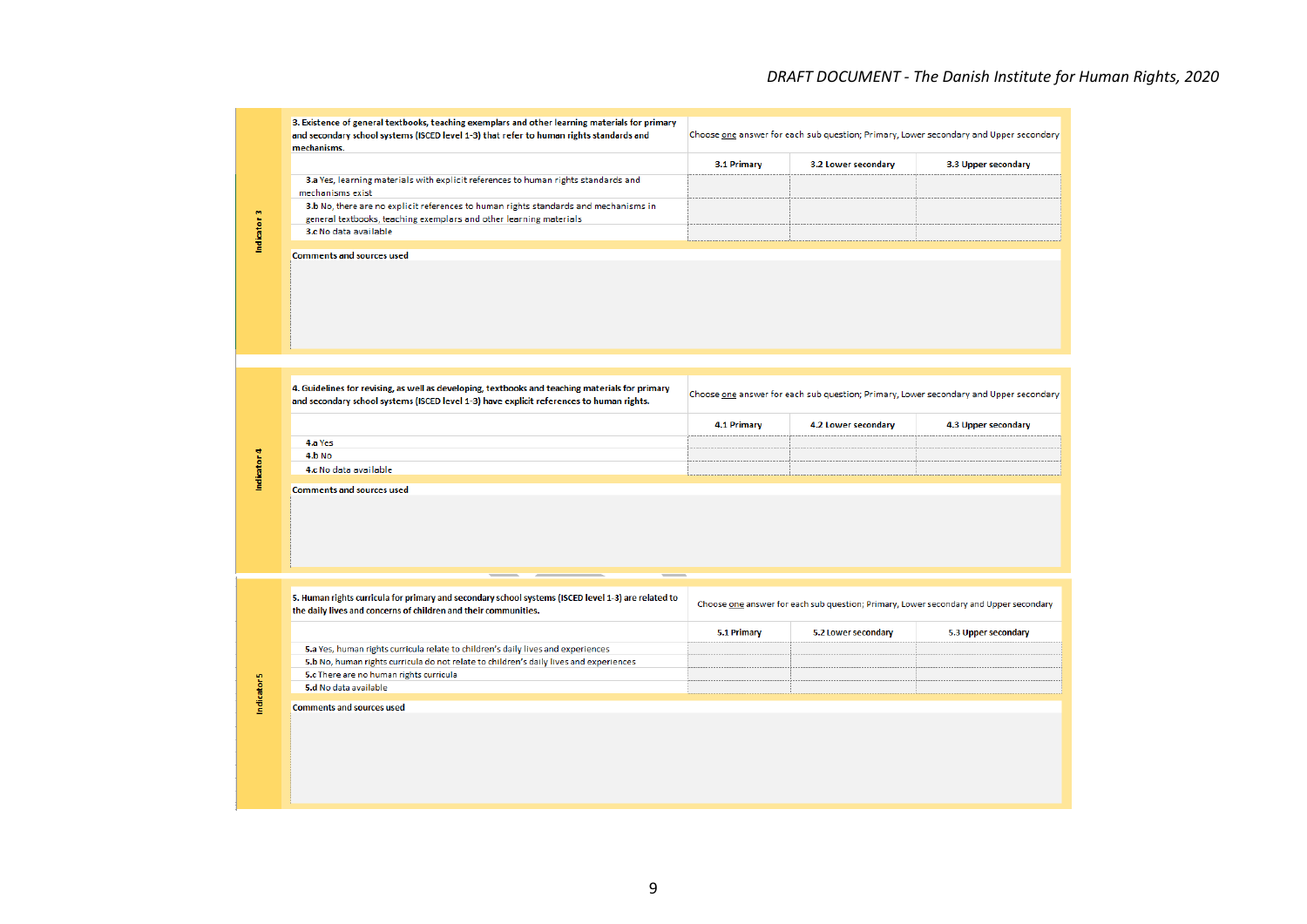## **TEACHERS – to what extent do teachers' education contain elements on human rights education?**

|                                                                                                                                                                                                | 1.1 Teaching primary | 1.2 Teaching lower<br>secondary | 1.3 Teaching upper<br>secondary |
|------------------------------------------------------------------------------------------------------------------------------------------------------------------------------------------------|----------------------|---------------------------------|---------------------------------|
| 1.a Yes, the mandatory curricula include explicit references to human rights standards<br>and mechanisms                                                                                       |                      |                                 |                                 |
| 1.b No, human rights standards and mechanisms are not included in the mandatory<br>curricula                                                                                                   |                      |                                 |                                 |
| 1.c Human rights standards and mechanisms are only includeded in elective subjects                                                                                                             |                      |                                 |                                 |
| 1.d No data available                                                                                                                                                                          |                      |                                 |                                 |
|                                                                                                                                                                                                |                      |                                 |                                 |
| . .<br>2. Mandatory curricula for teacher education (ISCED level 6 on teaching at level 1-3) include<br>human rights-related themes (in addition to/or instead of explicit references to human |                      | Multiple choices                |                                 |
| rights standards and mechanisms).<br>(Select which of the following related themes are included:)                                                                                              |                      |                                 |                                 |
|                                                                                                                                                                                                | 2.1 Primary          | 2.2 Lower secondary             | 2.3 Upper secondary             |
| 2.a Gender equality                                                                                                                                                                            |                      |                                 |                                 |
| 2.b Global citizenship                                                                                                                                                                         |                      |                                 |                                 |
| 2.c Cultural diversity and/or tolerance                                                                                                                                                        |                      |                                 |                                 |
| 2.d Peace and/or non-violence                                                                                                                                                                  |                      |                                 |                                 |
| 2.e No, non of the listed themes are included in mandatory teacher education curricula                                                                                                         |                      |                                 |                                 |
| 2.f No data available                                                                                                                                                                          |                      |                                 |                                 |
|                                                                                                                                                                                                |                      |                                 |                                 |
| <b>Comments and sources used</b>                                                                                                                                                               |                      |                                 |                                 |
|                                                                                                                                                                                                |                      |                                 |                                 |
|                                                                                                                                                                                                |                      |                                 |                                 |

Ï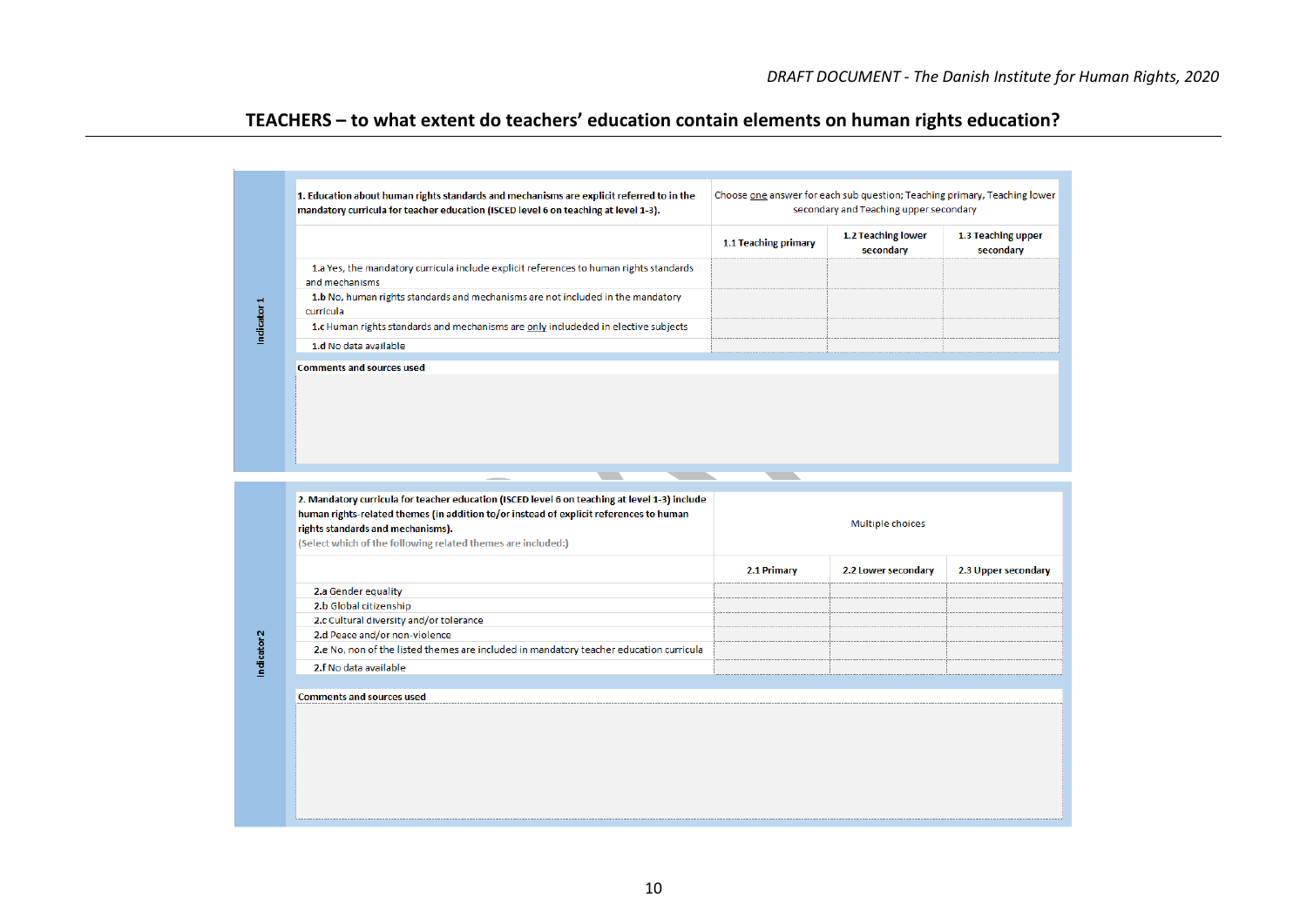| 3. Existence of general textbooks, teaching exemplars, and other learning materials for<br>teacher education (ISCED level 6 on teaching at level 1-3) that include explicit references to<br>human rights standards and mechanisms. |                      | Choose one answer for each sub question; Teaching primary, Teaching lower<br>secondary and Teaching upper secondary |                                 |
|-------------------------------------------------------------------------------------------------------------------------------------------------------------------------------------------------------------------------------------|----------------------|---------------------------------------------------------------------------------------------------------------------|---------------------------------|
|                                                                                                                                                                                                                                     | 3.1 Teaching primary | 3.2 Teaching lower<br>secondary                                                                                     | 3.3 Teaching upper<br>secondary |
| 3.a Yes, teaching materials that include explicit references to human rights standards and<br>mechanisms exist                                                                                                                      |                      |                                                                                                                     |                                 |
| 3.b No, there are no explicit references to human rights standards and mechanisms in<br>general textbooks, teaching exemplars and other learning materials                                                                          |                      |                                                                                                                     |                                 |
| 3.c No data available                                                                                                                                                                                                               |                      |                                                                                                                     |                                 |
| <b>Comments and sources used</b>                                                                                                                                                                                                    |                      |                                                                                                                     |                                 |
|                                                                                                                                                                                                                                     |                      |                                                                                                                     |                                 |
|                                                                                                                                                                                                                                     |                      |                                                                                                                     |                                 |
|                                                                                                                                                                                                                                     |                      |                                                                                                                     |                                 |
| 4. Teacher Education curricula (ISCED level 6 on teaching at level 1-3) include human rights<br>education methodology: rights-respecting, child-centred, participatory, experiential<br>(education through human rights)            |                      | Choose one answer for each sub question; Teaching primary, Teaching lower<br>secondary and Teaching upper secondary |                                 |
|                                                                                                                                                                                                                                     | 4.1 Teaching primary | <b>4.2 Teaching lower</b><br>secondary                                                                              |                                 |
| 4.a Yes, teacher education curricula include human rights methodology                                                                                                                                                               |                      |                                                                                                                     | 4.3 Teaching upper<br>secondary |
| 4.b No, teacher education dcurricula do not include human rights methodology                                                                                                                                                        |                      |                                                                                                                     |                                 |
| 4.c No data available                                                                                                                                                                                                               |                      |                                                                                                                     |                                 |

11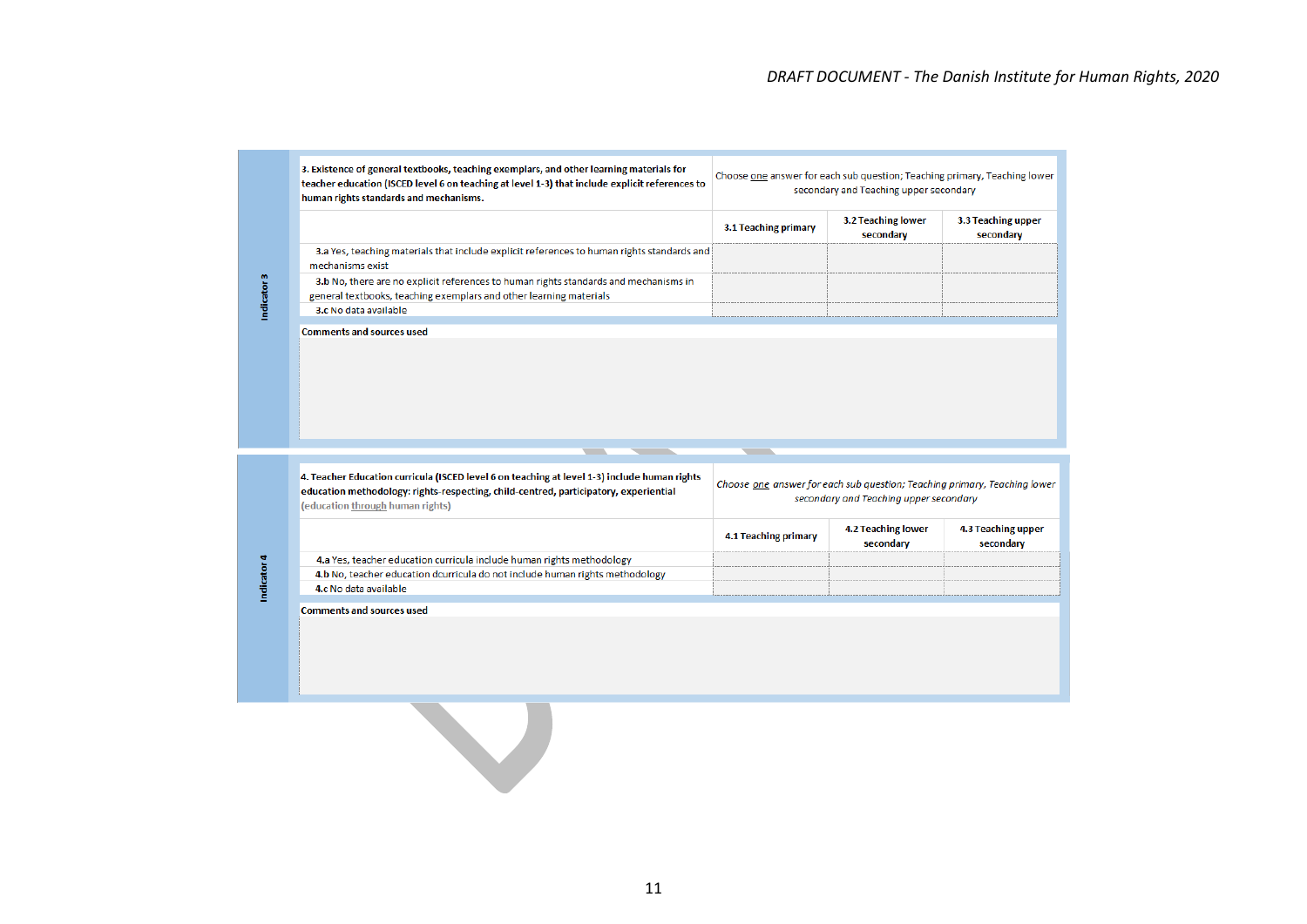|                                                                 | 5.1 Teaching primary | 5.2 Teaching lower | 5.3 Teaching upper |
|-----------------------------------------------------------------|----------------------|--------------------|--------------------|
| 5.a Yes, Yes, policy on completion of HRE qualifications exist  |                      |                    |                    |
| 5.b No, policy on completion of HRE qualifications do not exist |                      |                    |                    |
| 5.c No data available                                           |                      |                    |                    |
| <b>Comments and sources used</b>                                |                      |                    |                    |
|                                                                 |                      |                    |                    |
|                                                                 |                      |                    |                    |

**Tara** 

**The Company of the Company of the Company of the Company of the Company of the Company of the Company of the Company of the Company of the Company of the Company of the Company of the Company of the Company of the Company** 

| 6. Proportion of trained and qualified teachers who have achieved learning outcomes<br>concerning human rights standards and principles. (please indicate, if you have national<br>data on this:) | Choose one answer |  |
|---------------------------------------------------------------------------------------------------------------------------------------------------------------------------------------------------|-------------------|--|
| 6.a Yes, we have national data on human rights learning outcomes for teachers                                                                                                                     |                   |  |
| 6.b No national data on human rights learning outcomes for teachers                                                                                                                               |                   |  |
| (If yes) Please provide key finding and data from the study/studies:                                                                                                                              |                   |  |
|                                                                                                                                                                                                   |                   |  |
|                                                                                                                                                                                                   |                   |  |
|                                                                                                                                                                                                   |                   |  |
|                                                                                                                                                                                                   |                   |  |
|                                                                                                                                                                                                   |                   |  |
|                                                                                                                                                                                                   |                   |  |
|                                                                                                                                                                                                   |                   |  |
| <b>List sources:</b>                                                                                                                                                                              |                   |  |
|                                                                                                                                                                                                   |                   |  |
|                                                                                                                                                                                                   |                   |  |
|                                                                                                                                                                                                   |                   |  |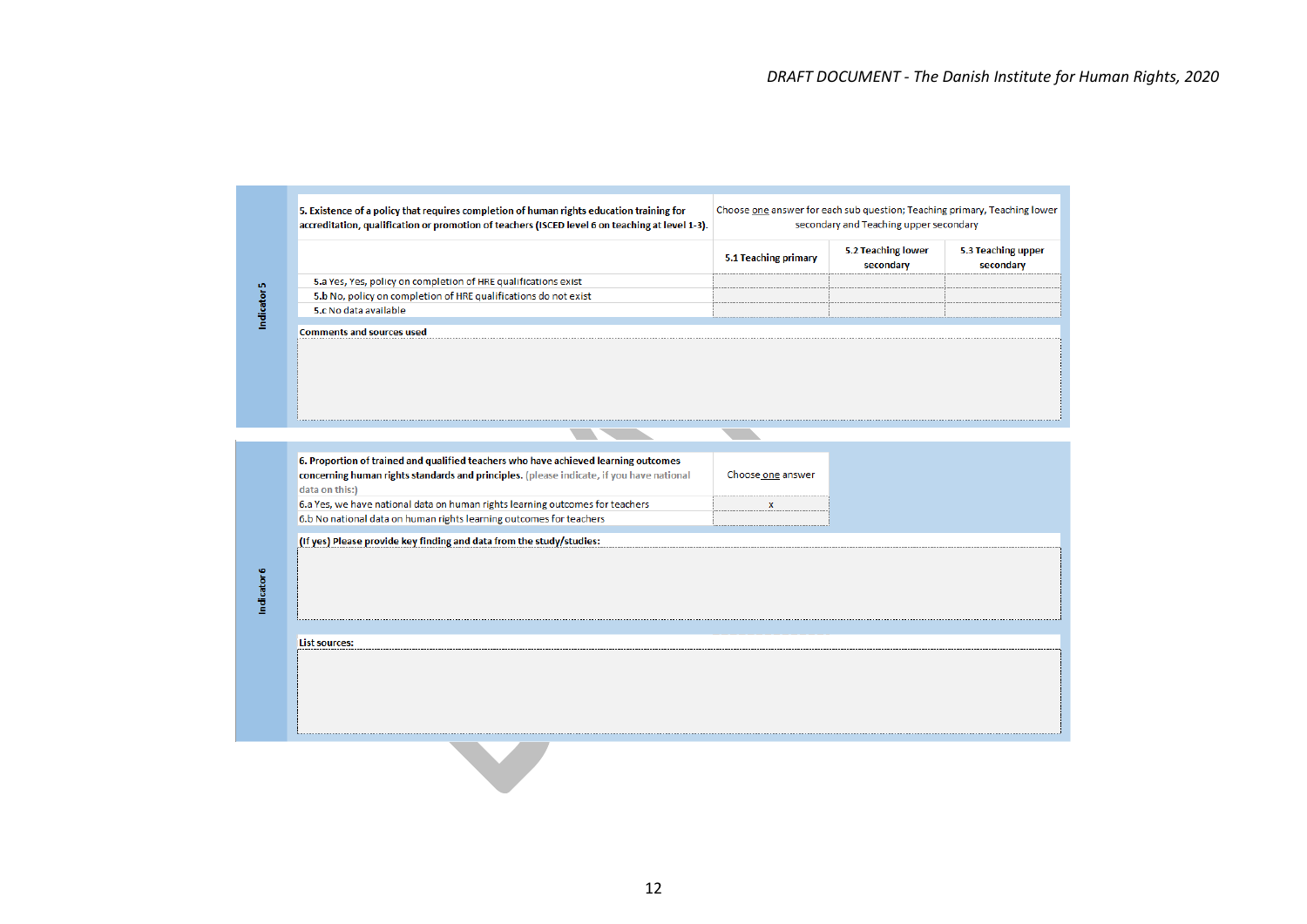## **STUDENT ASSESSMENT – to what extent do student assessments include elements on human rights?**

|                        | 1. Existence of a national student assessment policy for primary and secondary school<br>systems (ISCED level 1-3) that include human rights knowledge, skills and attitudes. |             | Choose one answer for each sub question; Primary, Lower secondary and<br>Upper secondary        |                     |
|------------------------|-------------------------------------------------------------------------------------------------------------------------------------------------------------------------------|-------------|-------------------------------------------------------------------------------------------------|---------------------|
|                        |                                                                                                                                                                               | 1.1 Primary | 1.2 Lower secondary                                                                             | 1.3 Upper secondary |
|                        | 1.a Yes, human rights are included in student assessment policy                                                                                                               |             |                                                                                                 |                     |
|                        | 1.b No, human rights are not included in student assessments policy                                                                                                           |             |                                                                                                 |                     |
| Indicator 1            | 1.c No data available                                                                                                                                                         |             |                                                                                                 |                     |
|                        |                                                                                                                                                                               |             |                                                                                                 |                     |
|                        | 2. Existence of national student assessment guidelines for primary and secondary school                                                                                       |             |                                                                                                 |                     |
|                        | systems (ISCED level 1-3) which are anchored in and apply human rights principles and<br>standards.                                                                           |             | Choose one answer for each sub question; Primary, Lower secondary and<br><b>Upper secondary</b> |                     |
|                        |                                                                                                                                                                               | 2.1 Primary | 2.2 Lower secondary                                                                             |                     |
|                        | 2.a Yes, guidelines anchored in and applying human rights principles and standards<br>exist                                                                                   |             |                                                                                                 | 2.3 Upper secondary |
|                        | 2.b No, there is no guidelines anchored in and applying human rights principles and<br>standards                                                                              |             |                                                                                                 |                     |
|                        | 2.c No data available                                                                                                                                                         |             |                                                                                                 |                     |
| Indicator <sub>2</sub> | <b>Comments and sources used</b>                                                                                                                                              |             |                                                                                                 |                     |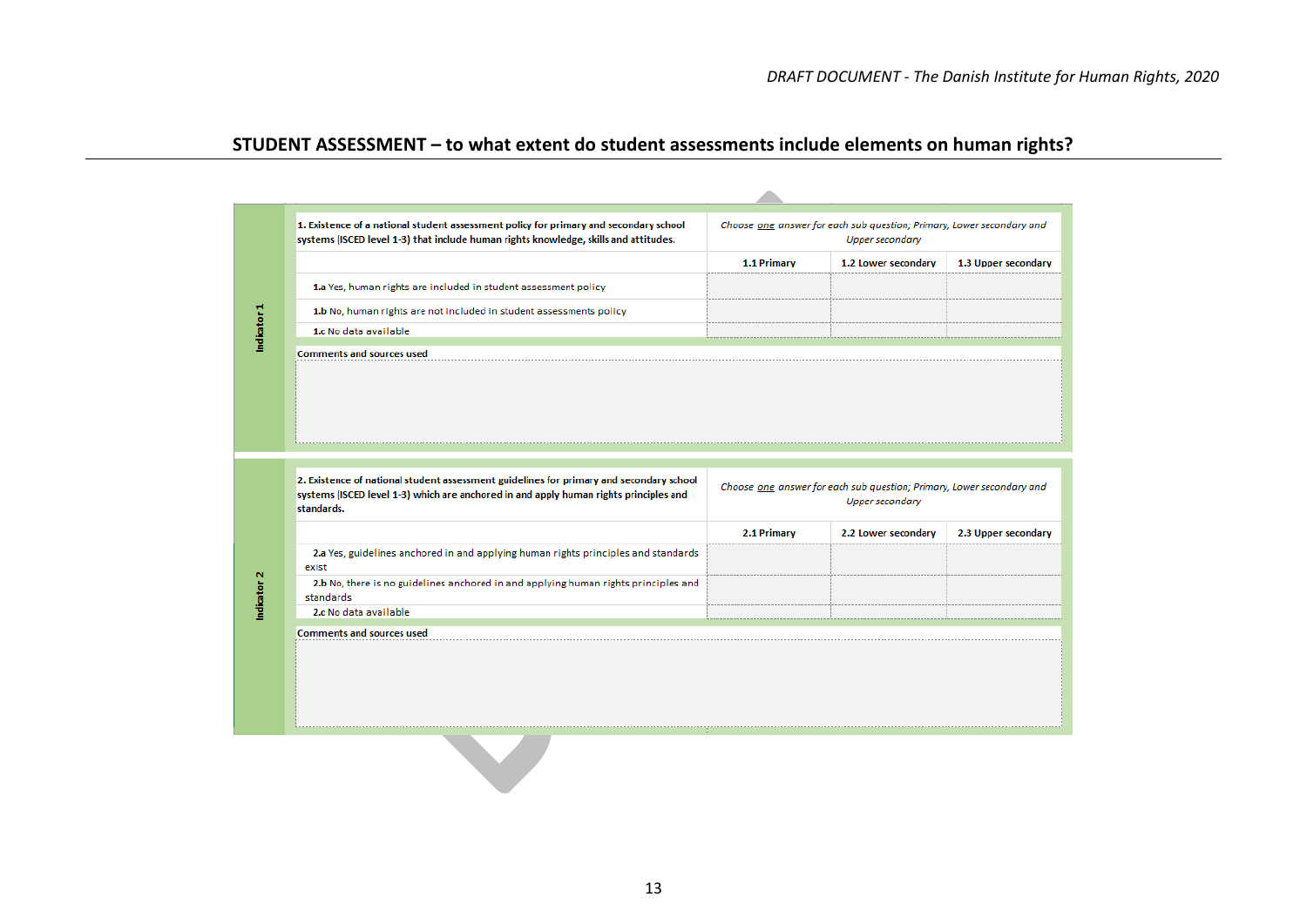| 3. Proportion of school children (primary and/or secondary) who have achieved learning<br>outcomes concerning human rights standards and principles.<br>(Please indicate, if you have national data on this:) | Choose one answer |  |
|---------------------------------------------------------------------------------------------------------------------------------------------------------------------------------------------------------------|-------------------|--|
| 3.a Yes, we have national data on human rights learning outcomes for school children                                                                                                                          |                   |  |
| 3.b No national data on human rights learning outcomes for school children                                                                                                                                    |                   |  |
| (If yes) Please provide key finding and data from the study/studies:                                                                                                                                          |                   |  |
|                                                                                                                                                                                                               |                   |  |
| List sources:                                                                                                                                                                                                 |                   |  |

| experience inequality and/or discrimination when being assessed in schools.                           | 4. Proportion of school children (primary and/or secondary) who report that they<br>Choose one answer |  |  |
|-------------------------------------------------------------------------------------------------------|-------------------------------------------------------------------------------------------------------|--|--|
| (Please indicate, if you have national data on this:)                                                 |                                                                                                       |  |  |
| 4.a Yes, we have national data on reported inequality and/or discrimination in student<br>assessments |                                                                                                       |  |  |
| 4.b No national data on reported inequality and/or discrimination in student<br>assessments           |                                                                                                       |  |  |
| (If yes) Please provide key finding and data from the study/studies:                                  |                                                                                                       |  |  |
|                                                                                                       |                                                                                                       |  |  |
|                                                                                                       |                                                                                                       |  |  |
|                                                                                                       |                                                                                                       |  |  |
|                                                                                                       |                                                                                                       |  |  |
|                                                                                                       |                                                                                                       |  |  |
|                                                                                                       |                                                                                                       |  |  |
|                                                                                                       |                                                                                                       |  |  |
|                                                                                                       |                                                                                                       |  |  |
|                                                                                                       |                                                                                                       |  |  |
|                                                                                                       |                                                                                                       |  |  |
| <b>List sources:</b>                                                                                  |                                                                                                       |  |  |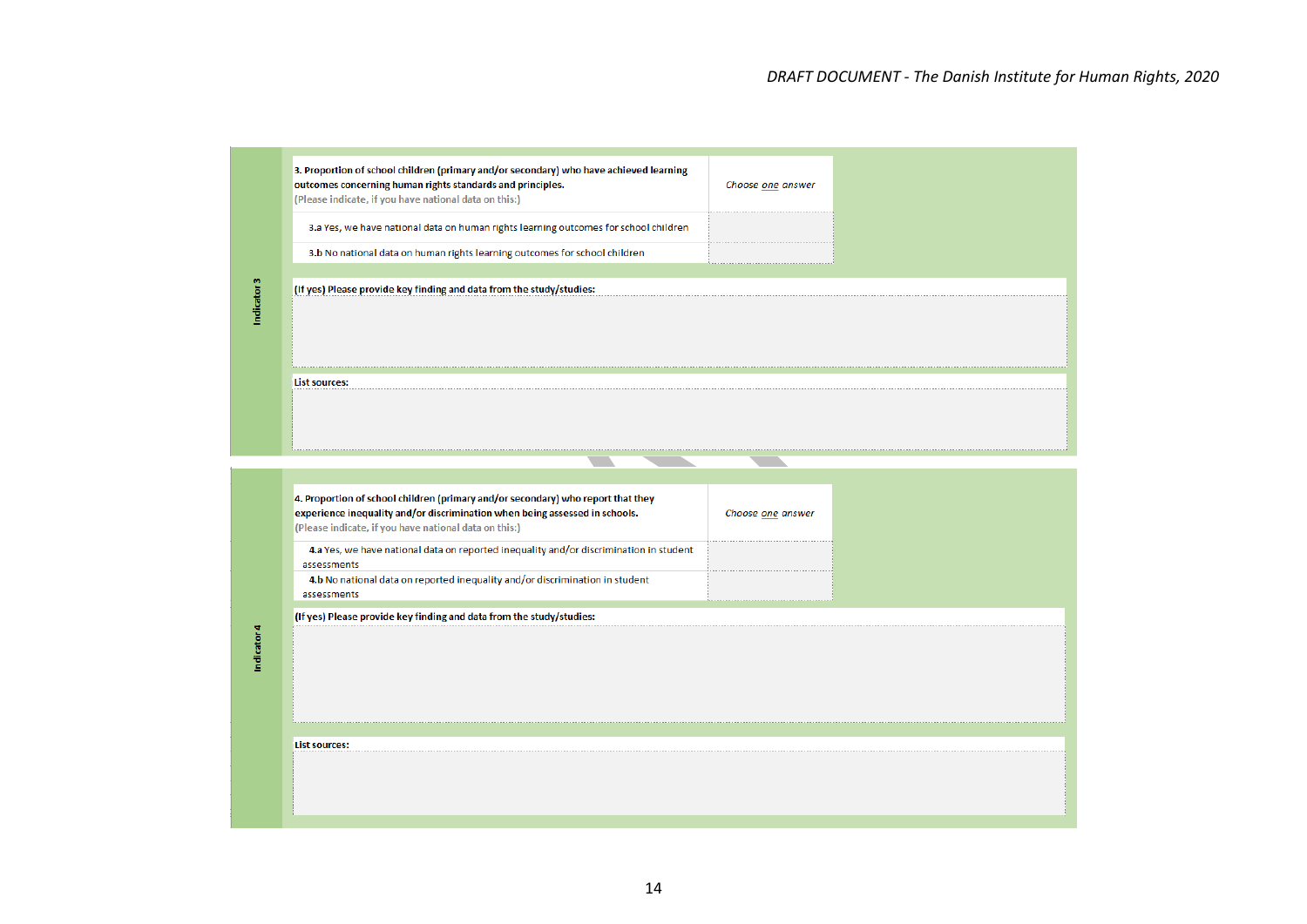## **LEARNING ENVIRONMENT – to what extent do policies provide for learning environment to reflect human rights principles?**

|                        | 1. Existence of a national policy that requires primary and secondary school systems (ISCED level 1-3) to<br>adopt a code of conduct ensuring a rights-based schools environment.<br>(Select which of the following issues schools are required to have codes of conduct for:) |             | Multiple choices                                                                                |                     |
|------------------------|--------------------------------------------------------------------------------------------------------------------------------------------------------------------------------------------------------------------------------------------------------------------------------|-------------|-------------------------------------------------------------------------------------------------|---------------------|
|                        |                                                                                                                                                                                                                                                                                | 1.1 Primary | 1.2 Lower secondary                                                                             | 1.3 Upper secondary |
|                        | 1.a Human rights                                                                                                                                                                                                                                                               |             |                                                                                                 |                     |
|                        | 1.b Children's rights                                                                                                                                                                                                                                                          |             |                                                                                                 |                     |
|                        | 1.c Non-discrimination                                                                                                                                                                                                                                                         |             |                                                                                                 |                     |
|                        | 1.d Peace and/or non-violence                                                                                                                                                                                                                                                  |             |                                                                                                 |                     |
|                        | 1.e Anti-bullying                                                                                                                                                                                                                                                              |             |                                                                                                 |                     |
|                        | 1.f Cultural diversity and/or tolerance                                                                                                                                                                                                                                        |             |                                                                                                 |                     |
| Indicator 1            | 1.g Gender equality                                                                                                                                                                                                                                                            |             |                                                                                                 |                     |
|                        | 1.h No, adoption of a rights-based code of conduct is not required                                                                                                                                                                                                             |             |                                                                                                 |                     |
|                        | 1.i No data available                                                                                                                                                                                                                                                          |             |                                                                                                 |                     |
|                        |                                                                                                                                                                                                                                                                                |             |                                                                                                 |                     |
|                        |                                                                                                                                                                                                                                                                                |             |                                                                                                 |                     |
|                        | 2. Existence of a policy which requires primary and secondary school systems (ISCED level 1-3) to have<br>complaint mechanisms.                                                                                                                                                |             | Choose one answer for each sub question; Primary, Lower secondary and<br><b>Upper secondary</b> |                     |
|                        |                                                                                                                                                                                                                                                                                | 2.1 Primary | 2.2 Lower secondary                                                                             | 2.3 Upper secondary |
|                        | 2.a Yes, a complaints mechanism is required                                                                                                                                                                                                                                    |             |                                                                                                 |                     |
|                        | 2.b No, a complaints mechanism is not required                                                                                                                                                                                                                                 |             |                                                                                                 |                     |
|                        | 2.c No data available                                                                                                                                                                                                                                                          |             |                                                                                                 |                     |
| Indicator <sub>2</sub> | <b>Comments and sources used</b>                                                                                                                                                                                                                                               |             |                                                                                                 |                     |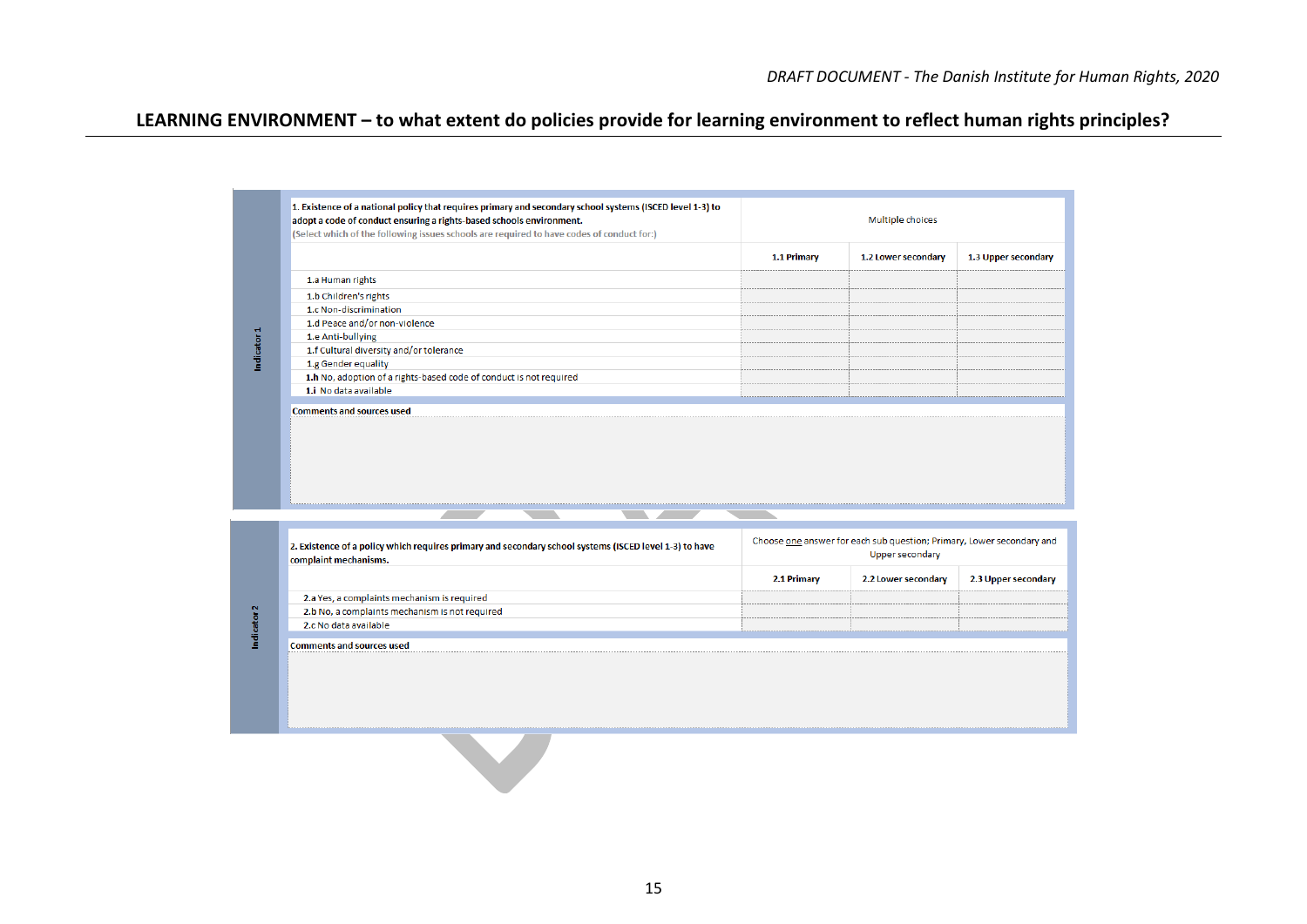### *DRAFT DOCUMENT - The Danish Institute for Human Rights, 2020*

| pupils with opportunities for self-expression, responsibilities and participation in decision-making in<br>accordance with their age and maturity (e.g. student government or council programs). |             | Choose one answer for each sub question; Primary, Lower secondary and<br>Upper secondary |                     |
|--------------------------------------------------------------------------------------------------------------------------------------------------------------------------------------------------|-------------|------------------------------------------------------------------------------------------|---------------------|
|                                                                                                                                                                                                  | 3.1 Primary | 3.2 Lower secondary                                                                      | 3.3 Upper secondary |
| 3.a Yes, student participation in decision making in schools is a requirement                                                                                                                    |             |                                                                                          |                     |
| 3.b No, student participation in decision making in schools is not a requirement                                                                                                                 |             |                                                                                          |                     |
| 3.c No data available                                                                                                                                                                            |             |                                                                                          |                     |
| <b>Comments and sources used</b>                                                                                                                                                                 |             |                                                                                          |                     |

|                                                                | 4.1 Primary | 4.2 Lower secondary |  |
|----------------------------------------------------------------|-------------|---------------------|--|
| 4.a Yes, human rights are integrated into quality assurance    |             |                     |  |
| 4.b No, human rights are not integrated into quality assurance |             |                     |  |
| 4.c No data available                                          |             |                     |  |

| 5. Proportion of school children (primary and/or secondary) who reported a problematic school<br>environment (e.g. bullying, violence, discrimination, lack of involvement and free expression)<br>(Please indicate, if you have national data on this:) | Choose one answer |  |
|----------------------------------------------------------------------------------------------------------------------------------------------------------------------------------------------------------------------------------------------------------|-------------------|--|
| 5.a Yes, we have national data on reported problematic school environment                                                                                                                                                                                |                   |  |
| 5.b No national data on reported problematic school envionment                                                                                                                                                                                           |                   |  |
|                                                                                                                                                                                                                                                          |                   |  |
| List sources:                                                                                                                                                                                                                                            |                   |  |
|                                                                                                                                                                                                                                                          |                   |  |

16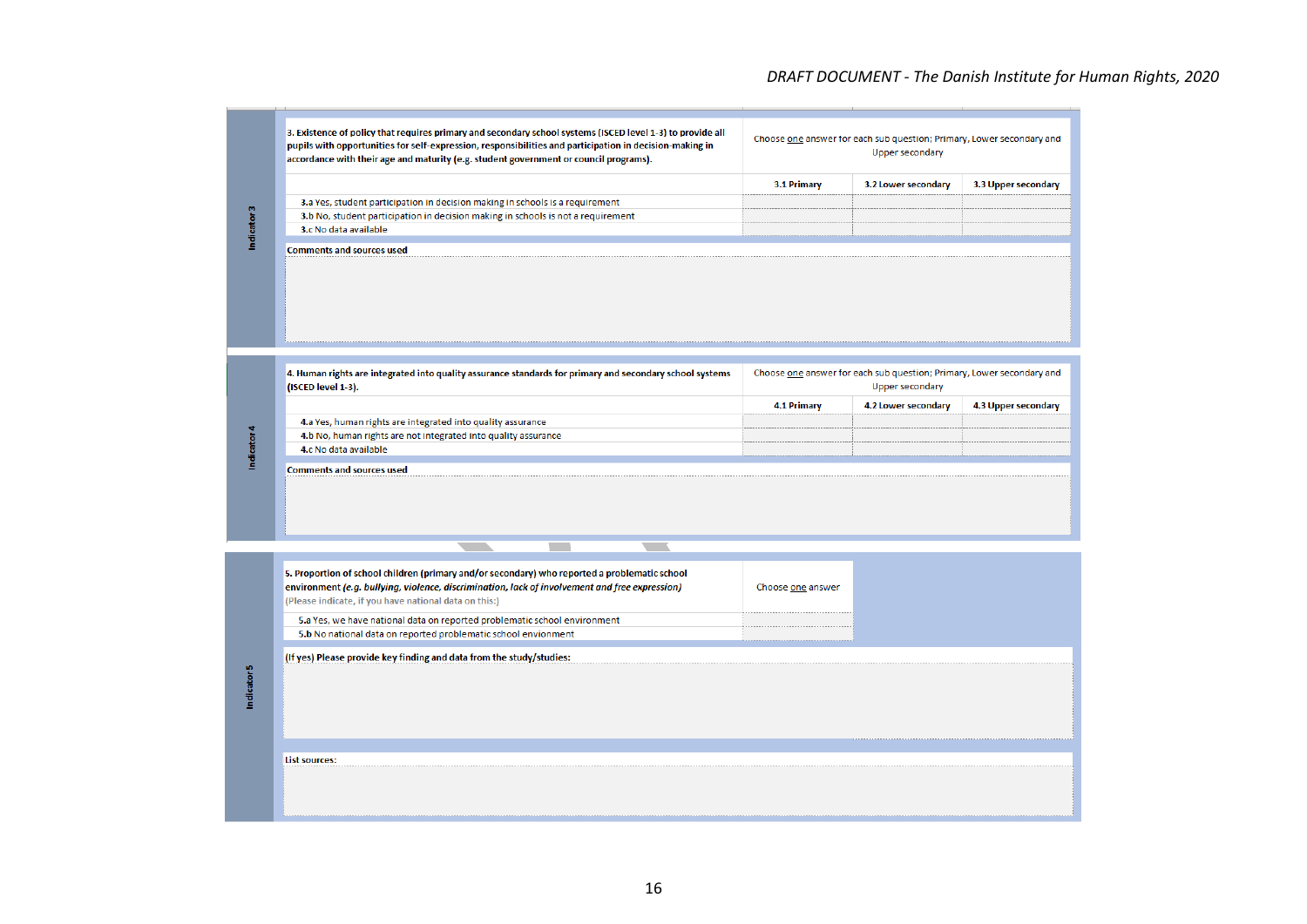#### **Examples of results overview**

#### This chart provides an overall overview of your responses. For each of the five dimensions a total score is calculated. The higher the score the better. The maximum score is 100 and the minimum score is 0. MAX SCORE 100 The total dimension score contains both indicators with yes/no respones, with a range of three responses and few with multiple choices. Below it is specified which indicators that are included in the total score: - Policy: Indicator 1-3 & 5-8 - Curriculum: Indicator 1 & 3-5 80 - Teacher Education: Indicator 1 & 3-5 - Student Assessment: Indicator 1-2 - Learning Environment: Indicator 1-4 Each dimension consists of indicators with different response ranges. For some indicators, the responses 60 are limited to yes=1 and no=0, in others a range of three responses is possible, which can take the values 0/1/2. Most of the indicators have a 'No data available' response. This response will also take the value 0. 50 Indicators with multiple choices have values from 0-1, where for all except one indicator the value is based on the number of selected choices out of the total number of possible choices except for no-answers which 41 have a value of 0. For a more detailed description about the multiple-choice indicators see the textbox under "Indicator score by area". 40  $35$ 33 In order to create the total score for each dimension all the indicators are standardised to fall between 0  $29$ and 100 as follows: z = ((actual score - theoretical min)/(theoretical max - theoretical min))\*100  $20$ Many of the indicators contain three "subindicators" for the education levels 'Primary', 'Lower secondary' and 'Upper secondary'. In these cases the total indicaor score is calculated as a weighted average of the three subindicators where 'Primary' weighs 20% and 'Lower secondary' and 'Upper secondary' both both weigh 40%. The total dimensions score is then calculated as a weighted average of the indicators score/standardised **MIN SCORE**  $\overline{0}$ score. For all dimensions except 'Policy' the indicators are equally weighted. In the Policy dimension Policy Curriculum **Teacher Education Student Assesment Learning Environment** indicator 3 weighs 35%, indicator 1 weighs 15% and the rest of the indicators weigh 10%.

#### **Overview - Dimension score**

17

v.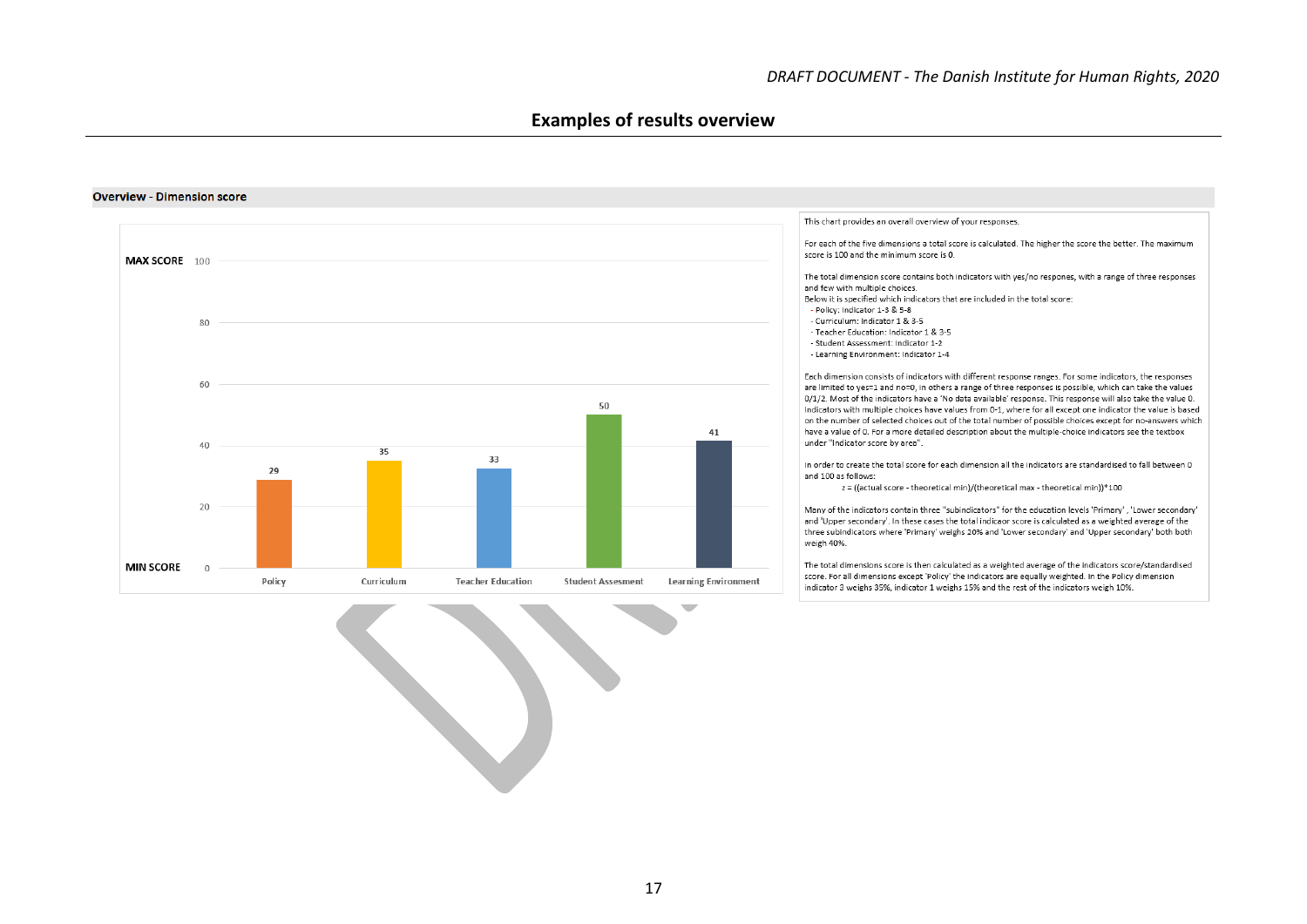

MAX

**SCORE** 

100

**MAX** 

**SCORE** 

Curriculum



#### Indicator score by dimensions



MIN

**SCORE** 



These charts provide a more detailed overview of your responses.

There is a chart for the indicators in each area. Only indicators that are included in the total dimension score are shown in the charts. All indicators are shown with its standardised score, where the minimum score is 0 and the maximum score is 100 (See the textbox under "Overview - Dimensions score"). The higher the score the better.

Below we describe indicators with multiple choice and how these are treated:

- Policy, indicator 1 and 2: Can have a response value from 0-1 (which is multiplied by 100 to get the indicator score) The value is calculated as the number of selected choices divided by the total number of possible choices. This means that if all the possible choices are selected the assigned value is 1, if only half of the possible choices are selected the value is 0,5 and so on. However, for indicator 2 the calculations are only based on the first six choices, and thus the last three choices do not affect the indicator score.

- Policy, indicator 7: Can have a response value from 0-1 (which is multiplied by 100 to get the indicator score) Responses in 7.a to 7.e takes the value 1 regardless of the number of selected choices. The two no-responses (7.f and 7.g) takes the value 0.

- Learning Environment, indicator 1: Can have a response value from 0-1 (which is multiplied by 100 to get the indicator score) The value is calculated as the number of selected choices from 1.a to 1.g divided by seven (the total number of choices except the no-responses). The two no-responses (7.h and 7.i) takes the value 0.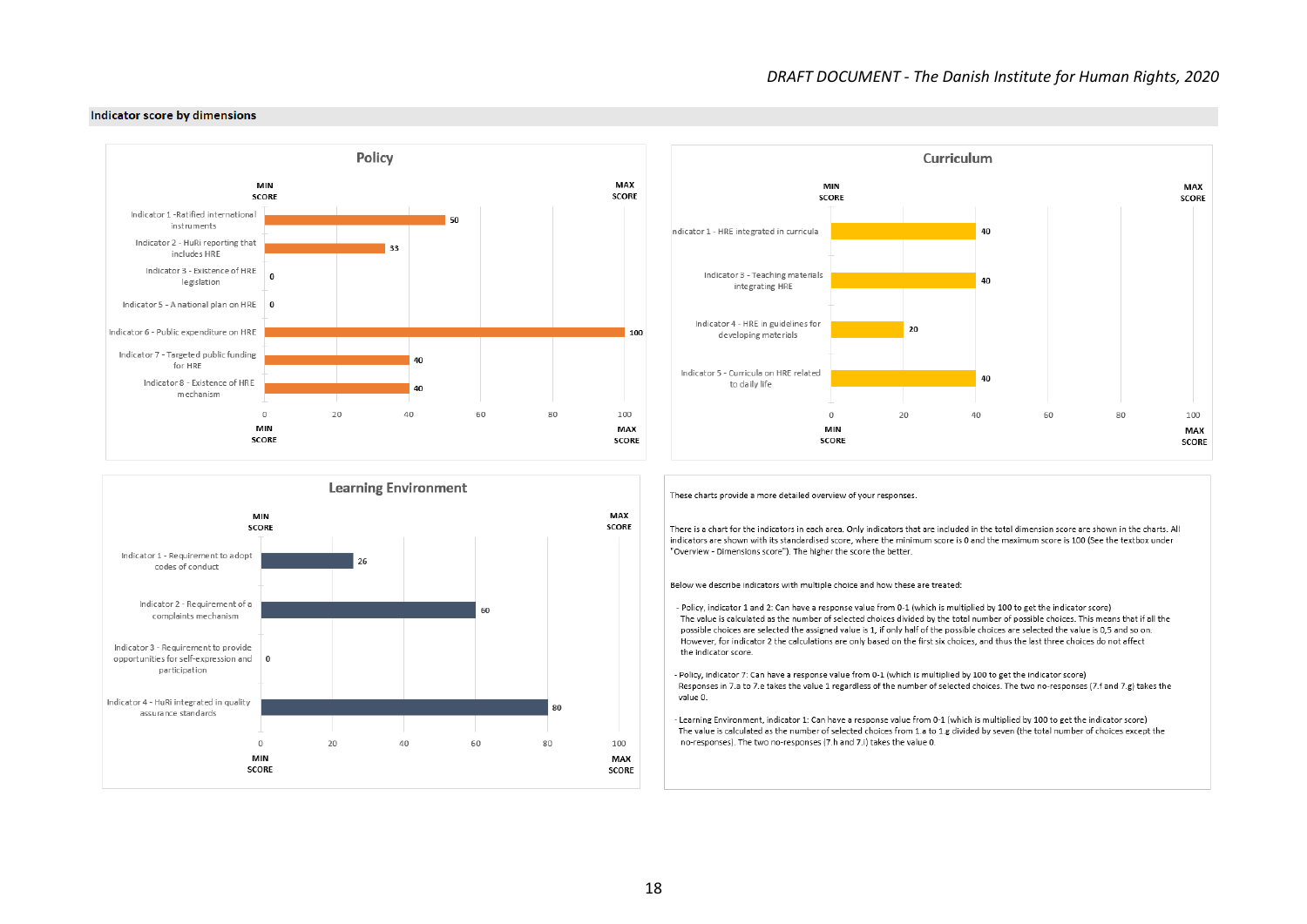#### Policy

#### Indicator 4 and 5